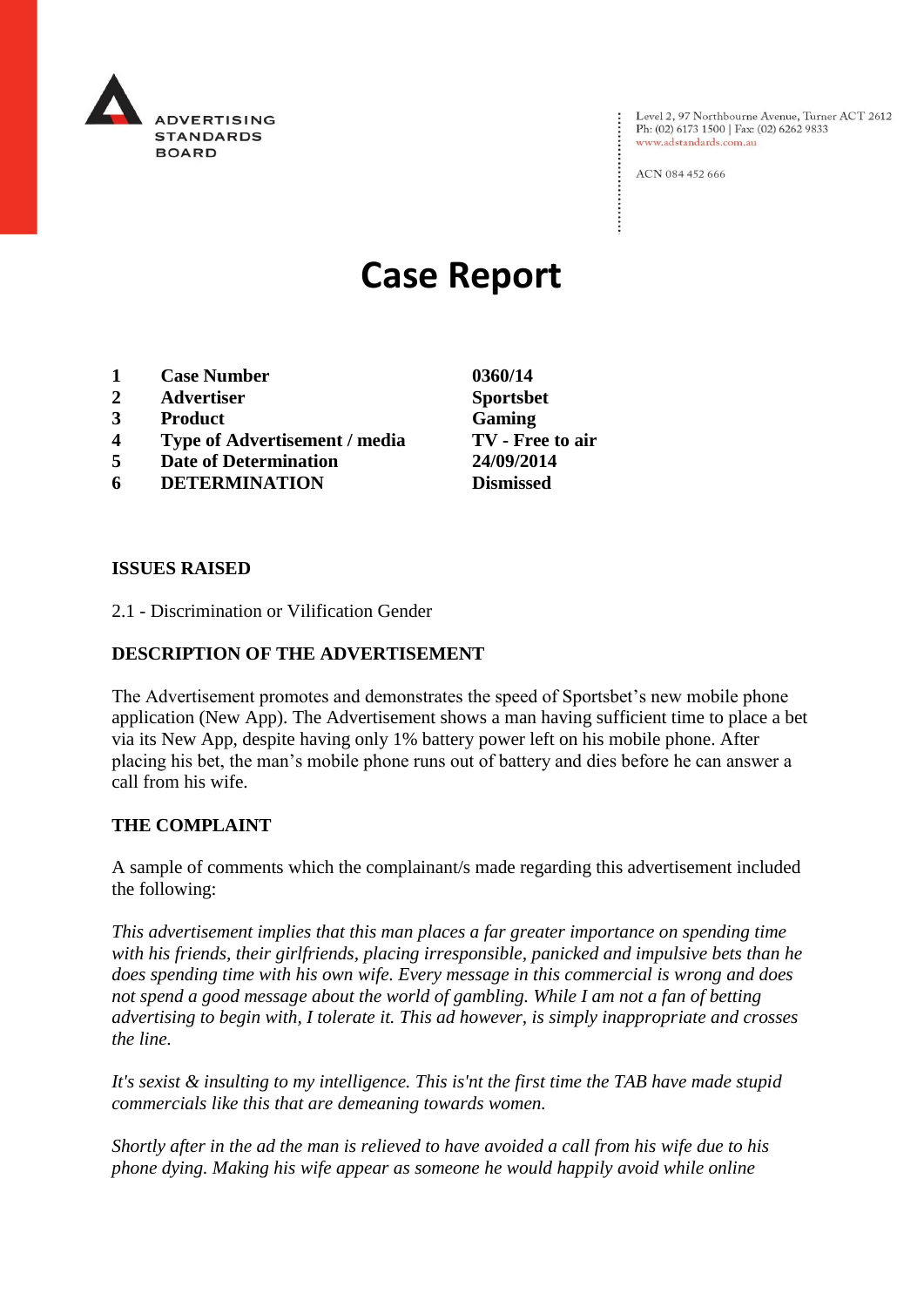*gambling. I really don't think it's appropriate to encourage behavior that belittles someone and insults them. Particularly advertising acts that are degrading women in a television show that would have a relatively male based audience, i just don't think it's appropriate to encourage and advertise this type of behavior.*

*Lack of respect for partner relationships compared to priority for gambling. Emphasised by a limited phone battery life resource, which acts as an external blame focus for the priority events occur in, conveniently taking away from the fact that there is a conscience choice not to follow up on partners phonecall.*

*After betting using the app, he doesn't try borrowing someone else's phone to see what his wife needs, he chooses to do nothing. In the theme of this desperation to bet, I'm sure he would have been driven to do anything to get to use someone's phone and app to do so if the timing of the phone functions was reversed and it went flat before he got his bet on. Conveniently he has still managed to get his sports bet on, obviously his highest priority. Then purposely showing little respect for the needs of a partner after betting needs have been met, is that necessary to help sell this app?*

*Derogatory to women. implies women are not important they come second to gambling.*

*In a society where family relationship breakdowns cause all sorts of flow on problems I'm disgusted that this advertisement is glorifying a complete disregard and disrespect for one's spouse. Putting gambling as a priority over speaking to your partner is sending the wrong message to generations of people, not just young people.*

## **THE ADVERTISER'S RESPONSE**

Comments which the advertiser made in response to the complainant/s regarding this advertisement include the following:

*While not all of the Complaints specify which version of the Advertisement they relate to, as the underlying themes are virtually the same, the 15 second and 30 second version of the Advertisement will be treated as one and the same in this letter. The Complaints*

*In summary, the Complaints state the Advertisement:*

*(a) shows "a lack of respect for partner relationships compared to priority for gambling" (b) is "glorifying a complete disregard and disrespect for one's spouse; and (c) is "demeaning to women", suggests that a woman "wouldn't know was needed to power a modern mobile" and conveys that a wife is less important than gambling; and (d) is "derogatory to women" and "implies women are not important they come second to gambling".* 

*We note that the ASB has identified section 2.1 of the AANA Code of Ethics (Code) as the section which may have been breached based on the Complaints. The Code states: 2.1: Advertising or Marketing Communications shall not portray people or depict material in a way which discriminates against or vilifies a person or section of the community on account of race, ethnicity, nationality, gender, age, sexual preference, religion, disability, mental illness or political belief.*

*Sportsbet's response to the Complaints*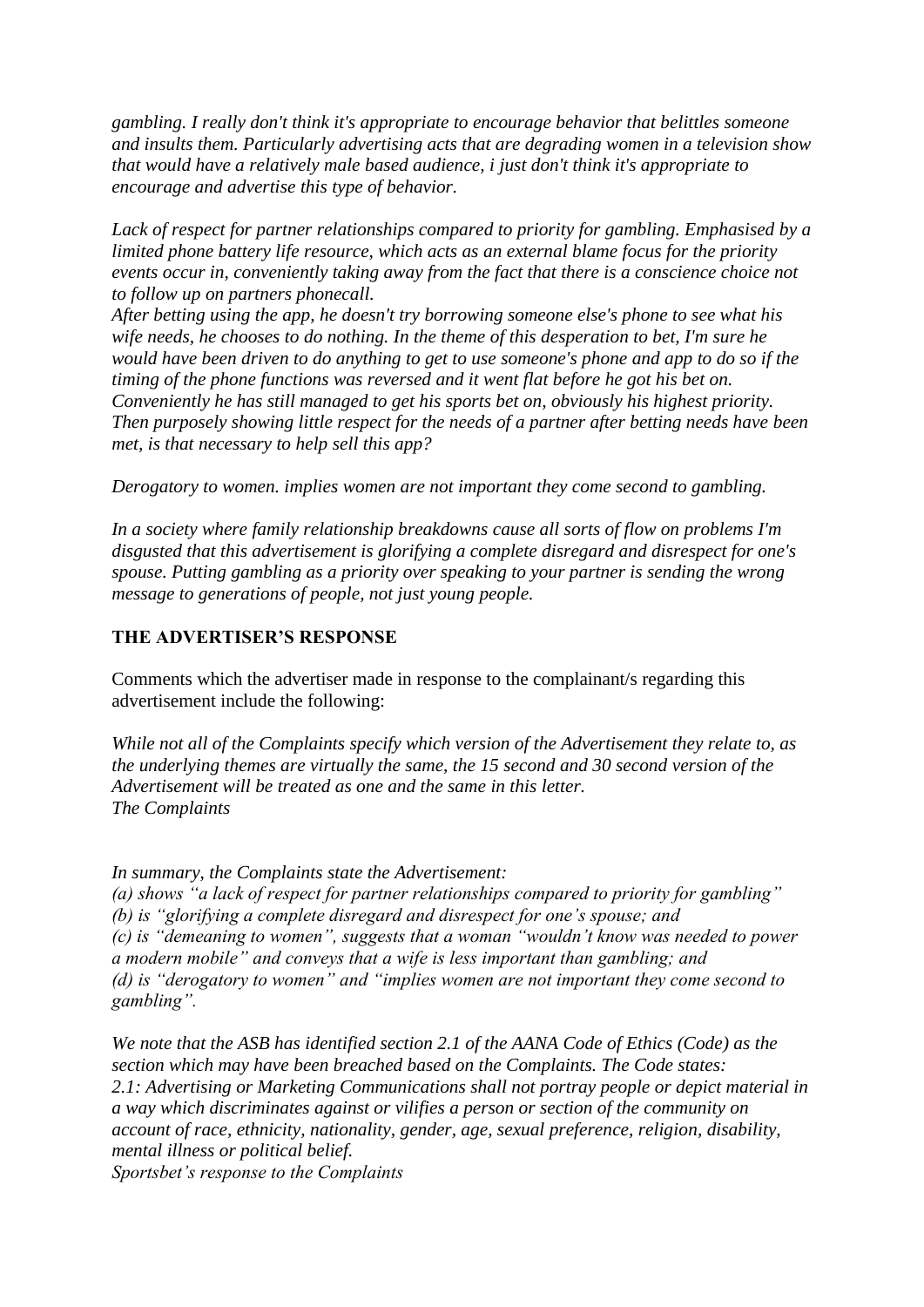*Sportsbet has considered the Complaints and does not seek to shy away from the importance of advertising its services in a responsible manner. Sportsbet rejects that the Advertisement in any way breaches section 2.1 or any other section of the Code. In our view, the* 

*Advertisement plainly does not "discriminate against" nor "vilify" any person or section of the community on account of their gender (or any other aspect or trait cited in section 2.1). The Advertisement, in a light hearted and jovial manner, explains and promotes the benefits, specifically the speed, of Sportsbet's new mobile phone application, while making humorous reference to a man's interactions with his wife and other guests at the party. What is it to "discriminate against" or "vilify"?*

*The Oxford and Collins Dictionaries support our contention that the Advertisement does not breach section 2.1 by either discriminating against or vilifying any person or section of the community on account of their gender.*

*According to the Oxford Dictionary \_ to "discriminate against" is to "make an unjust or prejudicial distinction in the treatment of different categories of people."*

*Similarly, the Collins Dictionary - states that to "discriminate against" is to "single out a particular person, group, etc., for special...disfavour, often because of a characteristic..." With respect to vilification, the Oxford Dictionary states that to "vilify" is to "speak or write about in an abusively disparaging manner." And according to the Collins Dictionary to "vilify" is to "revile with abusive or defamatory language; malign."*

*Having regard to the above definitions, we submit that it is clear that the Advertisement does not discriminate against or vilify women on account of their gender. The footage and the voiceover are collectively and separately very light-hearted and jovial, and we submit that the Advertisement certainly does not:* 

*(a) "make an unjust or prejudicial distinction" or "single out for particular disfavour" (i.e. discriminate against); nor*

*(b) "abuse", "malign" or "disparage" (i.e. vilify), women on account of their gender. Other matters raised in the Complaints*

*The complainants assert that the Advertisement is "demeaning" and "derogatory" to women. In response, we submit that the Advertisement certainly does not slander or defame women, concepts associated with what the complainant's have alleged. The Advertisement, in a humorous and light-hearted manner, shows a* 

*woman holding up what looks to be a flux capacitor as an alternative to a mobile phone charger, which in no way slanders or defames her based on her gender.* 

*The complainants also assert that the Advertisement shows "a lack of respect for partner relationships" and glorifies "a complete disregard and disrespect for one's spouse". These particular complaints go beyond the scope of section 2.1 and the Code generally but, even so, we also firmly reject them. In our view, the Advertisement merely makes a cheeky reference to the man not being able to answer his wife's call and must be considered in light of the Advertisement's jovial nature.*

*Conclusion*

*Sportsbet regrets if the jovial nature of the Advertisement was either misconstrued or may have offended the complainants, but we firmly reiterate our view that the Advertisement does not breach the Code. For the reasons mentioned above, Sportsbet believes that the*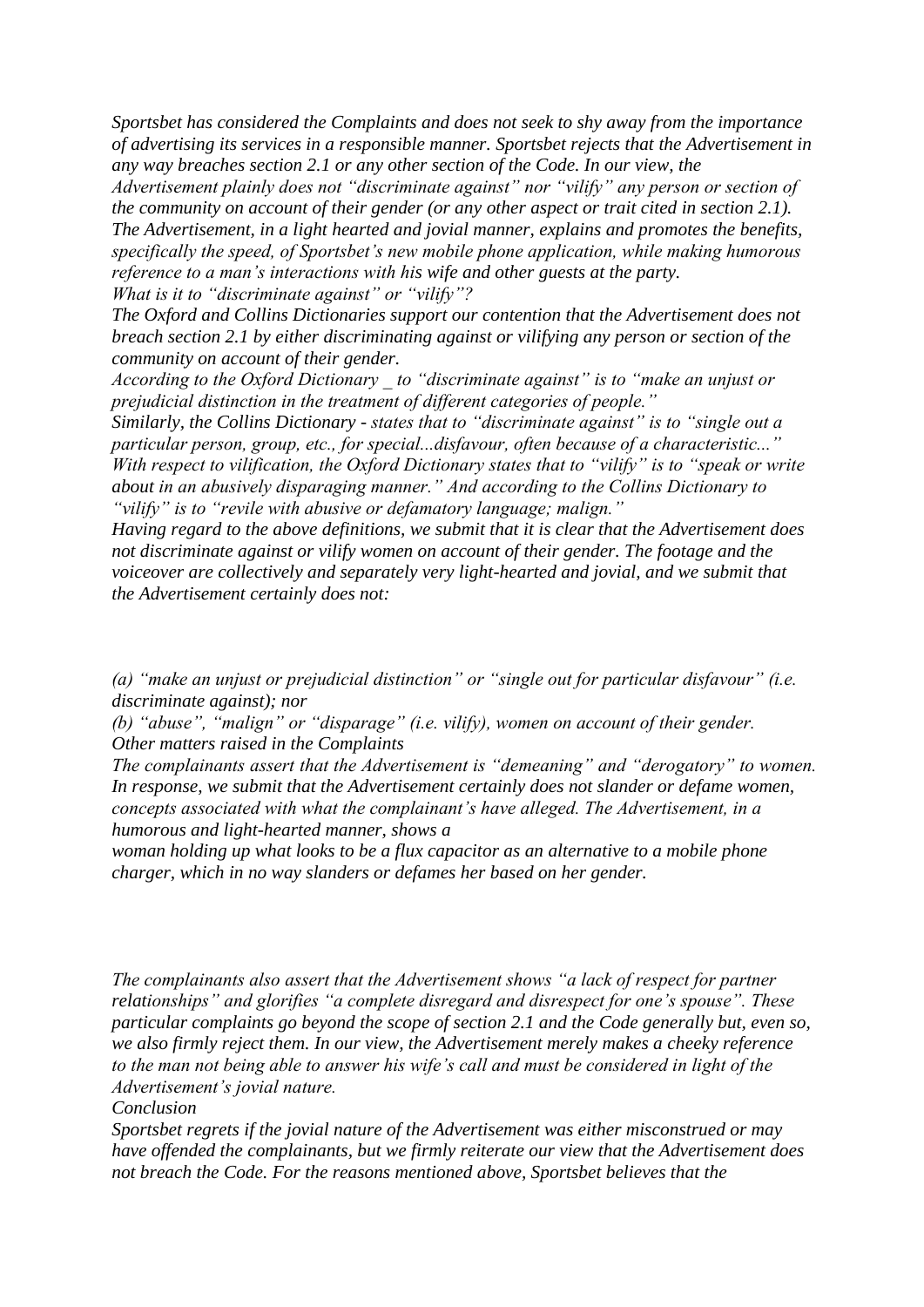## **THE DETERMINATION**

The Advertising Standards Board ("Board") considered whether this advertisement breaches Section 2 of the Advertiser Code of Ethics (the "Code").

The Board noted the complainants' concerns that the advertisement is demeaning to women in its suggestion that a woman wouldn't know how to charge a mobile phone and in its use of the term, "wifey".

The Board viewed the advertisement and noted the advertiser's response.

The Board considered whether the advertisement complied with Section 2.1 of the Code which requires that 'advertisements shall not portray or depict material in a way which discriminates against or vilifies a person or section of the community on account of race, ethnicity, nationality, gender, age, sexual preference, religion, disability, mental illness or political belief.'

The Board noted there are two versions of this advertisement (30 sec and 15 sec) and the extended version features a man seeking a battery charger for his phone that is about to run out of battery life when a woman offers him two inappropriately large battery chargers. Both versions show the man managing to quickly place a bet on his mobile phone despite the fact it only has one per cent battery charge left.

The Board noted the complainants' concern that when the man is seeking a charger for his mobile phone the solution offered to him by a woman suggests that she would not understand how to charge a mobile phone and that this suggestion is demeaning.

The Board noted that we do not see or hear the man ask the woman if she has a charger for his mobile and considered that it is not clear if the woman actually thinks she is holding a mobile phone charger in her hands or if she is just joking with the man because they are friends. The Board noted that this depiction of the woman offering an unrealistic power solution is intended to be humorous and considered that whilst it could be interpreted as showing this particular woman as being unable to recognise a mobile phone charger in the Board's view the advertisement does not suggest that all women would be unable to recognise a power charger for a mobile phone.

The Board noted the complainants' concern over the use of the word "wifey".

The Board noted that the words, "Wifey. Home" appear on the screen of the man's mobile phone just before it runs out of power. The Board noted that the term "wifey" is a term used by some members of the community in place of "wife" and considered that in the context of the name assigned to a man's wife in his mobile phone contacts list it could be considered affectionate or the preferred term of the man's partner. The Board noted that married men are often described as "hubbies" and considered that the word "wifey" as used in the advertisement is being used in its colloquial manner and is not of itself demeaning to women. The Board noted that the man does not seem bothered that his wife is trying to contact him and that after the phone switches off he puts it away and remains with his friends. The Board noted it had recently dismissed an advertisement featuring a similar scene of a man ignoring a phone call from his girlfriend in case 0080/14 where:

"The Board noted the complainants concerns that the advertisement is disrespectful toward women as a man ignores his girlfriend's phone call when she is in need of assistance because her car is on fire. The Board determined that the type of behaviour portrayed is not ideal, and